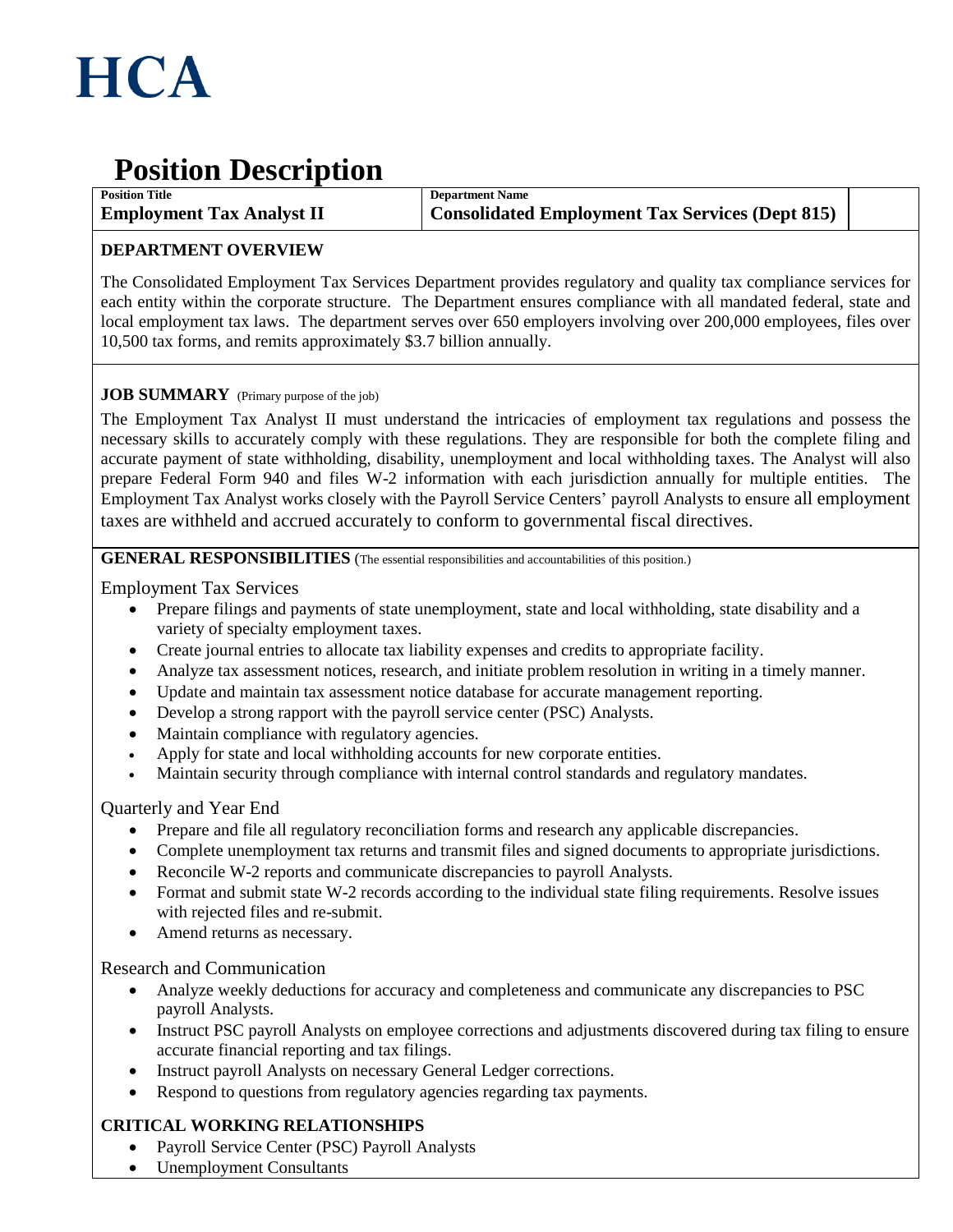

• Regulatory Agencies